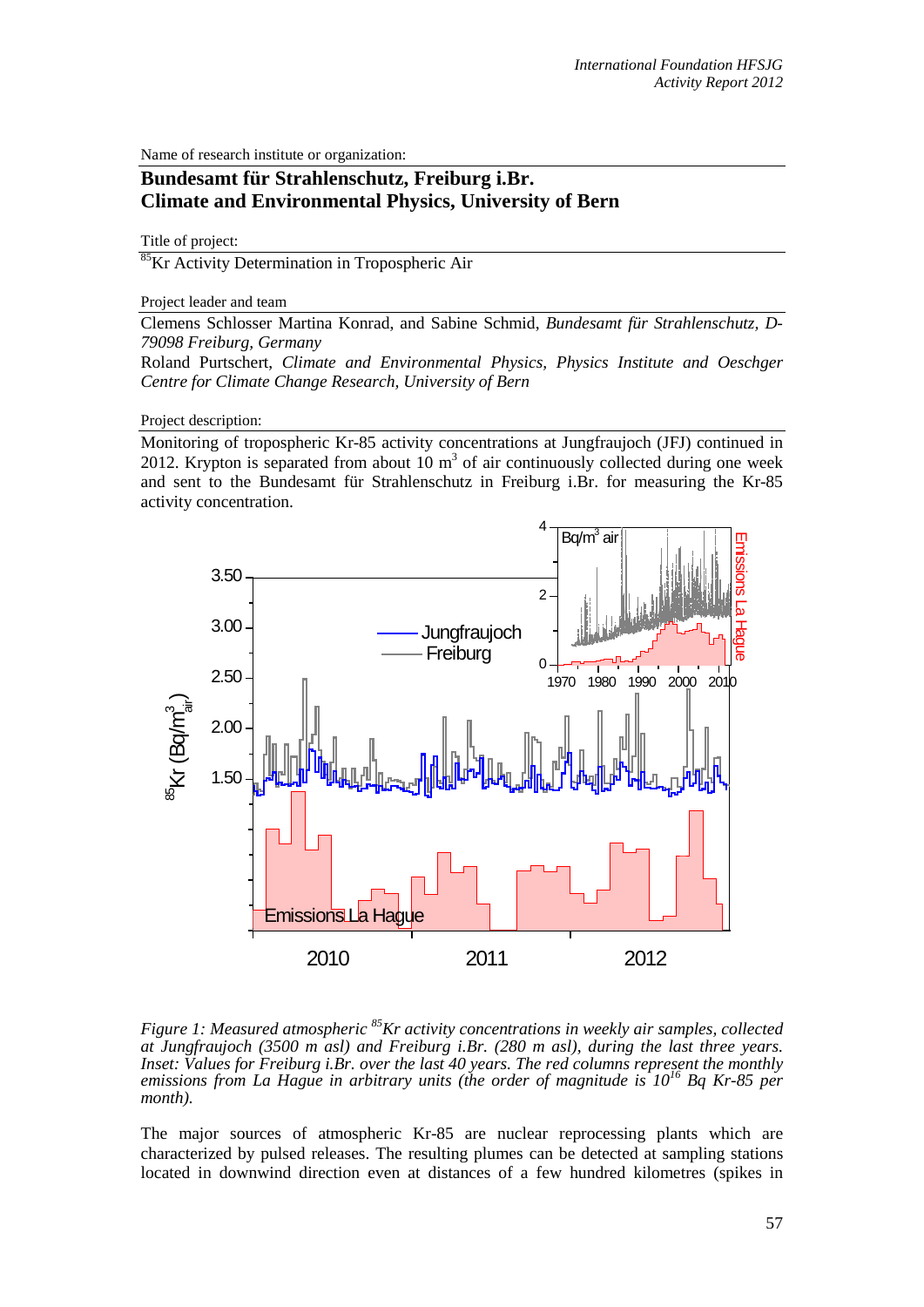## *International Foundation HFSJG Activity Report 2012*

Figure 1). The frequency and amplitude of spikes measured at the observation stations Freiburg and JFJ correlate therefore with the monthly emissions of the closest reprocessing facility in La Hague (Figures  $1+2$ ). However, above the planetary boundary layer, as the case for the JFJ station, amplitude and frequency of such spikes are reduced and the correlation with La Hague is weaker ( $R^2$ =0.20) compared to stations at lower altitude (Freiburg  $R^2$ =0.47; Figure 2). Due to a half life of 10.76 years Kr-85 accumulates in the atmosphere. Since the start of massive reprocessing it had created a baseline which was characterized by a continuous mean increase rate of about 0.03  $Bq/m<sup>3</sup>$  per year during the past four decades. It has reached a maximal value of about 1.50 mBq/m<sup>3</sup> at the stations located at mid northern latitudes (Figure 1, inset). Over the last 5 years almost steady state emission-decay equilibrium was established. The slopes of the averaged baseline activities in Freiburg and at JFJ are zero within statistical uncertainties. This implies that the world wide reprocessing activities do not increase any longer as reflected in the release data of La Hague (Figure 1, red areas).



*Figure 2: Relation between monthly averaged emissions at the reprocessing facility in La Hague (France) and the activity concentrations measured in Freiburg and at JFJ. A reduced (factor ~2) slope and correlation factor is observed at JFJ due to the high altitude location above the planetary boundary layer.* 

The location of the JFJ sampling site is crucial because of its altitude. The data are representative for the northern tropospheric background level and are important for the assessment and quantification of environmental radioactivity and radiation exposure in Switzerland.